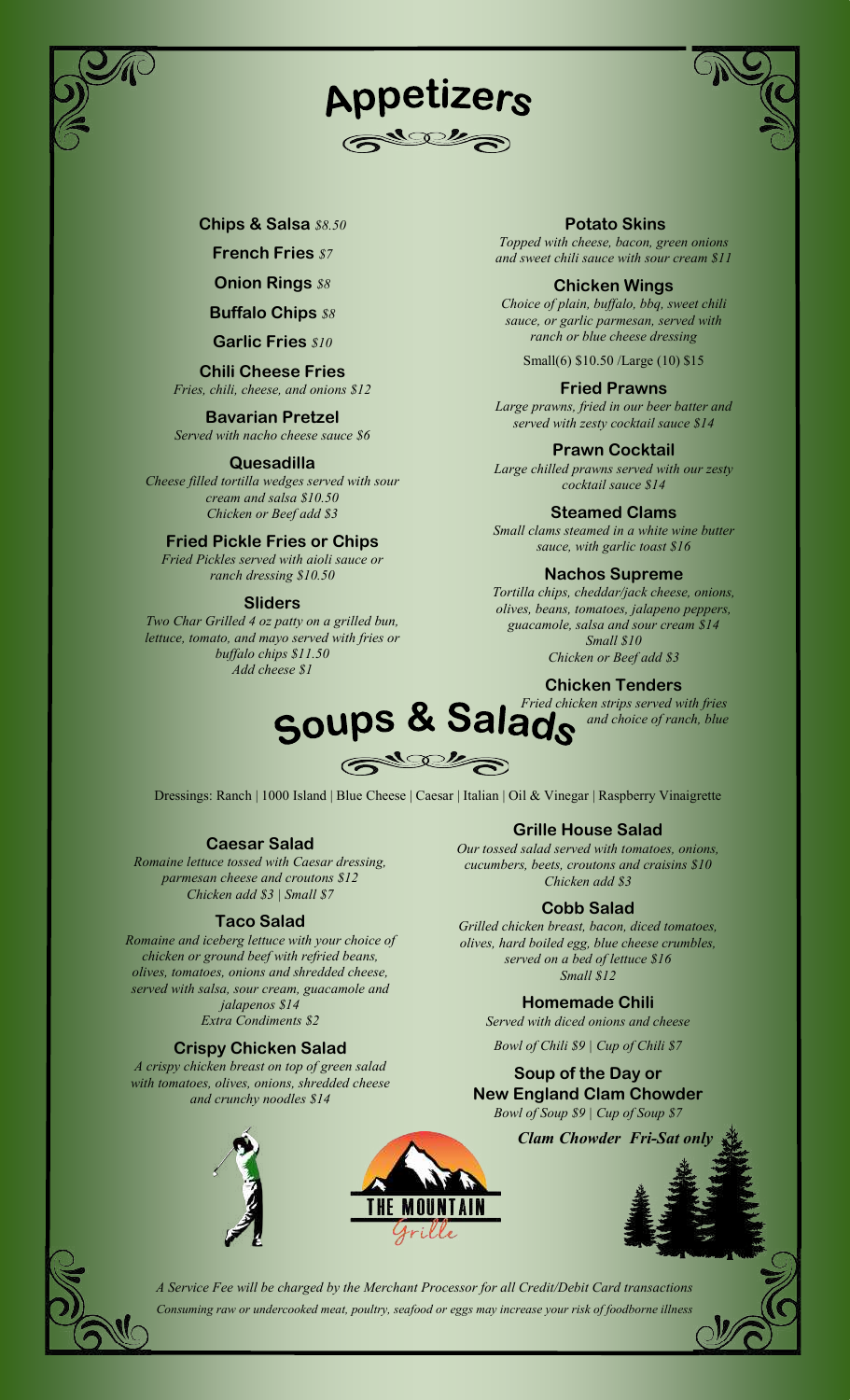



Served with your choice of fries, buffalo chips, coleslaw, fresh fruit, cottage cheese or tomato slices | Substitute: Onion Rings or Fried Pickles \$2 | Cup of Soup \$2 | Cup of Chili \$2

# BLT

Bacon, Lettuce, Tomato with Mayo on your choice of toasted bread \$12.50

#### Fore Grilled Cheese

Cheddar, Jack, American and Swiss melted on your choice of grilled bread \$11 add Bacon or Ham \$2

# French Dip

Thin sliced Prime Rib on a French roll served with au jus \$13

#### Rueben Supreme

Pastrami, Sauerkraut, Swiss cheese and Thousand Island dressing served on grilled Marble Rye topped with Fried Pickle \$13

# Tuna Salad

Albacore Tuna salad with Lettuce and Tomato on your choice of bread or toast \$10 Tuna Melt with cheese add \$1

#### Half Sandwich & Soup or Salad

BLT, Fore Grilled Cheese, French Dip, Ruben Supreme, Deli Sandwich or Tuna, served with Soup of the Day-cup or small side salad \$12

# Chicken Sandwich

Crispy Fried Chicken Breast or Grilled Chicken breast served on a grilled bun with Lettuce, Tomato, Pickle and Mayo \$12.50

#### Club Sandwich

Ham, Turkey, Bacon, American cheese, Lettuce, Tomato and Mayo on your choice of toasted bread \$12.50

#### Steak Sandwich

Chargrilled Sirloin Strip served on a French Roll with Lettuce and Tomato \$13 Sautéed Mushrooms add \$1 Sautéed Onions add \$1

#### Deli Sandwich

Choice of Ham, Turkey, Roast Beef or Pastrami with your choice of Cheddar, Swiss, American or Pepper Jack cheese on a French Roll with Mayo, Lettuce, Onions and Tomatoes \$11

#### Fish & Chips

Three pieces of our famous beer battered cod, fried golden and served with fries, coleslaw and tarter sauce \$15

# **Burgers & Dogs**

 $\mathbb{R}^{d \times d}$ 

Served with your choice of fries, buffalo chips, coleslaw, fresh fruit, cottage cheese or tomato slices | Substitute Onion Rings \$2 | cup of soup \$2 | cup of chili \$2

#### Meadows Classic Burger

Char Grilled 8 oz patty on a grilled bun, lettuce, tomato, onion, pickles and mayo \$13 Additions \$1 each cheddar cheese, american cheese, swiss cheese, cheddar/jack blend, pepper jack cheese, blue cheese, jalapeno peppers, sautéed onions, sautéed mushrooms Additions \$2 each bacon, onion rings, avocado

#### Chili Burger

Char Grilled 8 oz patty on a grilled bun, covered with our homemade chili, onions and cheese \$14

#### Patty Melt

Grilled 8 oz burger, sautéed onions, melted swiss cheese and thousand island on grilled marbled rye bread \$13

#### Classic Dog

Super size beef hot dog, grilled and served on a French roll with mayo, onions and sweet relish \$9.50

#### Chili Dog

Super size beef hot dog on a French roll covered with our homemade chili, onions and cheese \$12.50







A Service Fee will be charged by the Merchant Processor for all Credit/Debit Card transactions Ask about our special Membership Programs!